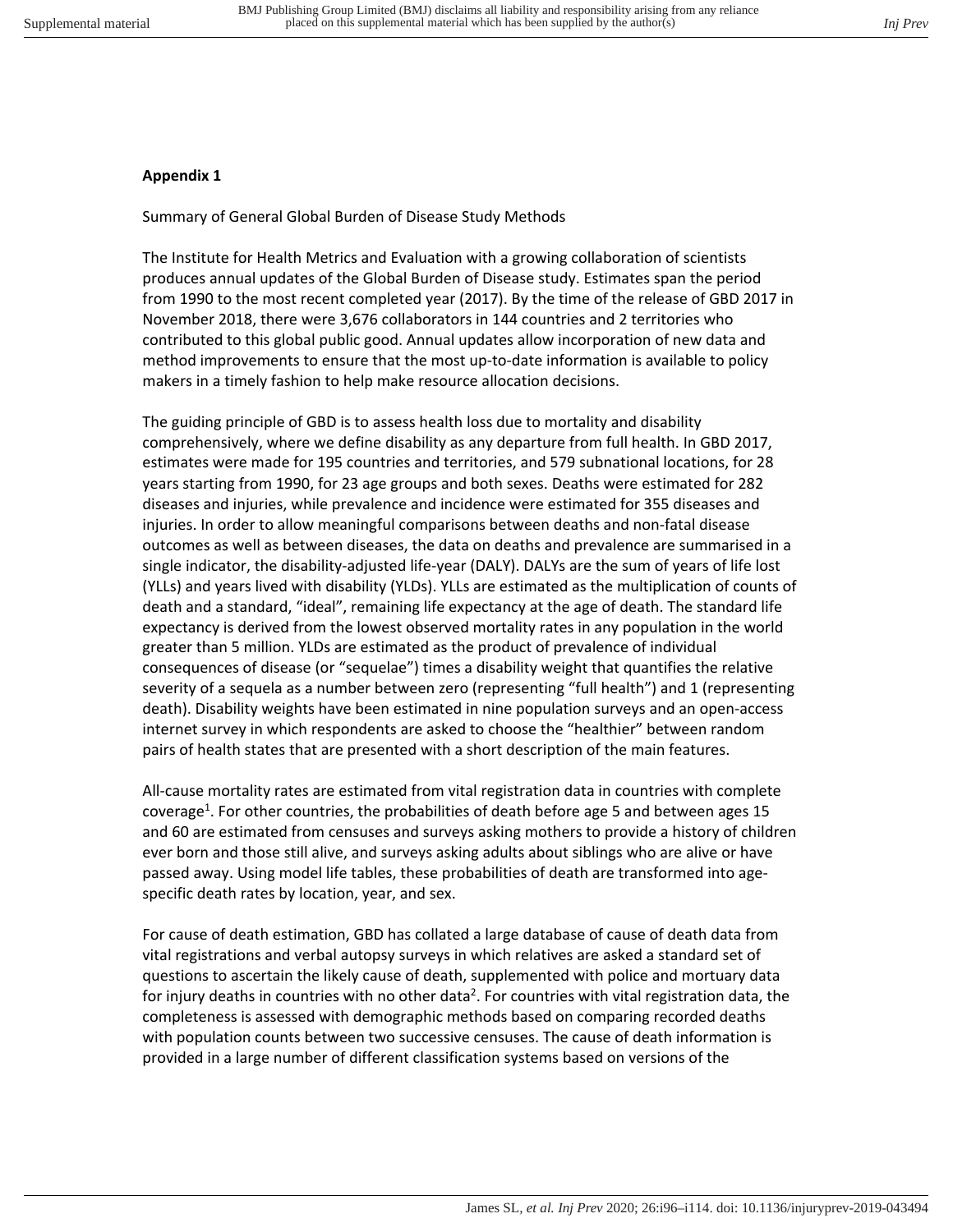International Classification of Diseases or bespoke classifications in some countries. All data are mapped into the disease and injury categories of GBD. All classification systems contain codes that are less informative because they lack a specific diagnosis (eg, unspecified cancer) or refer to codes that cannot be underlying cause of death (eg, low back pain or senility) or are intermediate causes (eg, heart failure or sepsis). Such deaths are redistributed to more precise underlying causes of death. After these redistributions and corrections for under-registration, the data are analysed in CODEm (cause of death ensemble model), a highly systematised tool that runs many different models on the same data and chooses an ensemble of models that best reflects all the available input data. Models are chosen with variations in the statistical approach ("mixed effects" of spatiotemporal Gaussian Process Regression), in the unit of analysis (rates or cause fractions), and the choice of predictive covariates. The statistical performance of all models is tested by holding out 30% of the data and checking how well a model covers the data that were held out. To enforce consistency from CODEm, the sum of all cause-specific mortality rates is scaled to that of the all-cause mortality rates in each age, sex, location, and year category.

Non-fatal estimates are based on systematic reviews of published papers and unpublished documents, survey microdata, administrative records of health encounters, registries, and disease surveillance systems<sup>3</sup>. Our Global Health Data Exchange (GHDx,

http://ghdx.healthdata.org/) is the largest repository of health data globally. We first set a reference case definition and/or study method that best quantifies each disease or injury or consequence thereof. If there is evidence of a systematic bias in data that used different case definitions or methods compared to reference data we adjust those data points to reflect what its value would have been if measured as the reference. This is a necessary step if one wants to use all data pertaining to a particular quantity of interest rather than choosing a small subset of data of the highest quality only. DisMod-MR 2.1, a Bayesian meta-regression tool, is our main method of analyzing non-fatal data. It is designed as a geographical cascade where a first model is run on all the world's data, which produces an initial global fit and estimates coefficients for predictor variables and the adjustments for alternative study characteristics. The global fit adjusted by the values of random effects for each of seven GBD super-regions, the coefficients on sex and country predictors, are passed down as data to a model for each super-region together with the input data for that geography. The same steps are repeated going from super-region to 21 region fits and then to 195 fits by country and where applicable a further level down to subnational units. Below the global fit, all models are run separately by sex and for six time periods: 1990, 1995, 2000, 2005, 2010, and 2017. During each fit all data on prevalence, incidence, remission, and mortality are forced to be internally consistent. For most diseases, the bulk of data on prevalence or incidence is at the disease level with fewer studies providing data on the proportions of cases of disease in each of the sequelae defined for the disease. The proportions in each sequela are pooled using DisMod-MR 2.1 or meta-analysis, or derived from analyses of patient-level datasets. The multiplication of prevalent cases for each disease sequela and the appropriate disability weight produces YLD estimates that do not yet take into account comorbidity. To correct for comorbidity, these data are used in a simulation to create hypothetical individuals in each age, sex, location, and year combination who experience no, one, or multiple sequelae simultaneously. We assume that disability weights are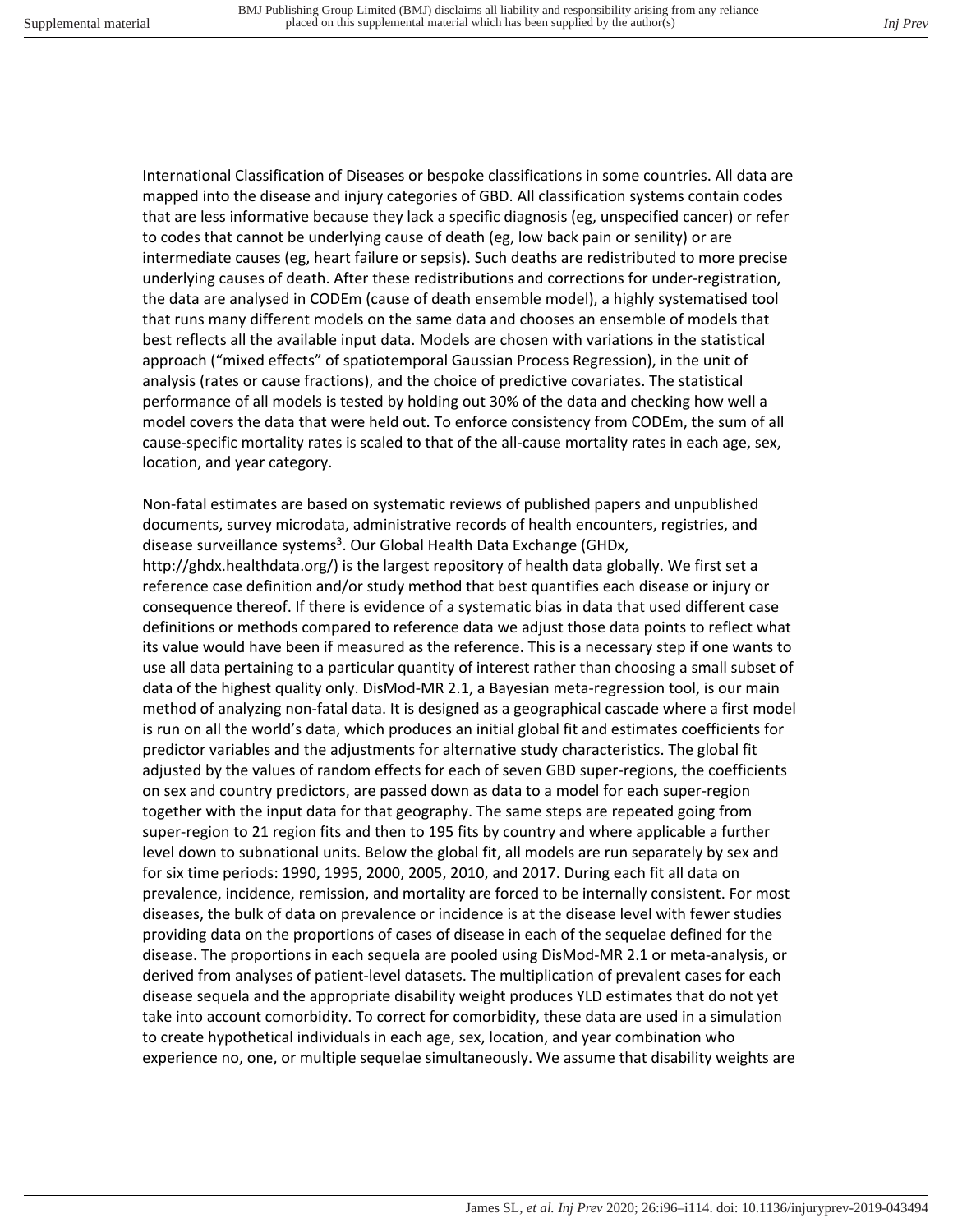multiplicative rather than additive as this avoids assigning a combined disability weight value in any individual to exceed 1, ie, be worse than a "year lost due to death". This comorbidity adjustment leads to an average scaling down of disease-specific YLDs ranging from about 2% in young children up to 17% in oldest ages.

All our estimates of causes of death are categorical: each death is assigned to a single underlying cause. This has the attractive property that all estimates add to 100%. For risks, we use a different, "counterfactual" approach, ie, answering the question: "what would the burden have been if the population had been exposed to a theoretical minimum level of exposure to a risk". Thus, we need to define what level of exposure to a risk factor leads to the lowest amount of disease. We then analyse data on the prevalence of exposure to a risk and derive relative risks for any risk-outcome pair for which we find sufficient evidence of a causal relationship. Prevalence of exposure is estimated in DisMod-MR 2.1, using spatiotemporal Gaussian Process Regression, or from satellite imagery in the case of ambient air pollution. Relative risk data are pooled using meta-analysis of cohort, case-control and/or intervention studies. For each risk and outcome pair, we evaluate the evidence and judge if the evidence falls into the categories of "convincing" or "probable" as defined by the World Cancer Research Fund<sup>4</sup>.

From the prevalence and relative risk results, population attributable fractions are estimated relative to the theoretical minimum risk exposure level (TMREL). When we aggregate estimates for clusters of risks, eg, metabolic or behavioural risks, we use a multiplicative function rather than simple addition and take into account how much of each risk is mediated through another risk. For instance, some of the risk of high body mass index is directly onto stroke as an outcome but much of its impact is mediated through high blood pressure, high cholesterol, or high fasting plasma glucose, and we would not want to double count the mediated effects when we estimate aggregates across risk factors<sup>5</sup>.

Uncertainty is propagated throughout all these calculations by creating 1,000 values for each prevalence, death, YLL, YLD, or DALY estimate and performing aggregations across causes and locations at the level of each of the 1,000 values for all intermediate steps in the calculation. The lower and upper bounds of the 95% uncertainty interval are the 25th and 975th values of the ordered 1,000 values. For all age-standardised rates, GBD uses a standard population estimated elsewhere in the GBD analytical process.

GBD uses a composite indicator or sociodemographic development, SDI, which reflects the geometric mean of normalised values of a location's income per capita, the average years of schooling in the population 15 and over, and the total fertility rate under age 25. Countries and territories are grouped into five quintiles of high, high-middle, middle, low-middle, and low SDI based on their 2017 values.

1 GBD 2017 Collaborators. Global, regional, and national age- and sex-specific mortality and life expectancy for 195 countries and territories, 1950–2017: a systematic analysis for the Global Burden of Disease Study 2017. *The Lancet* 2018.